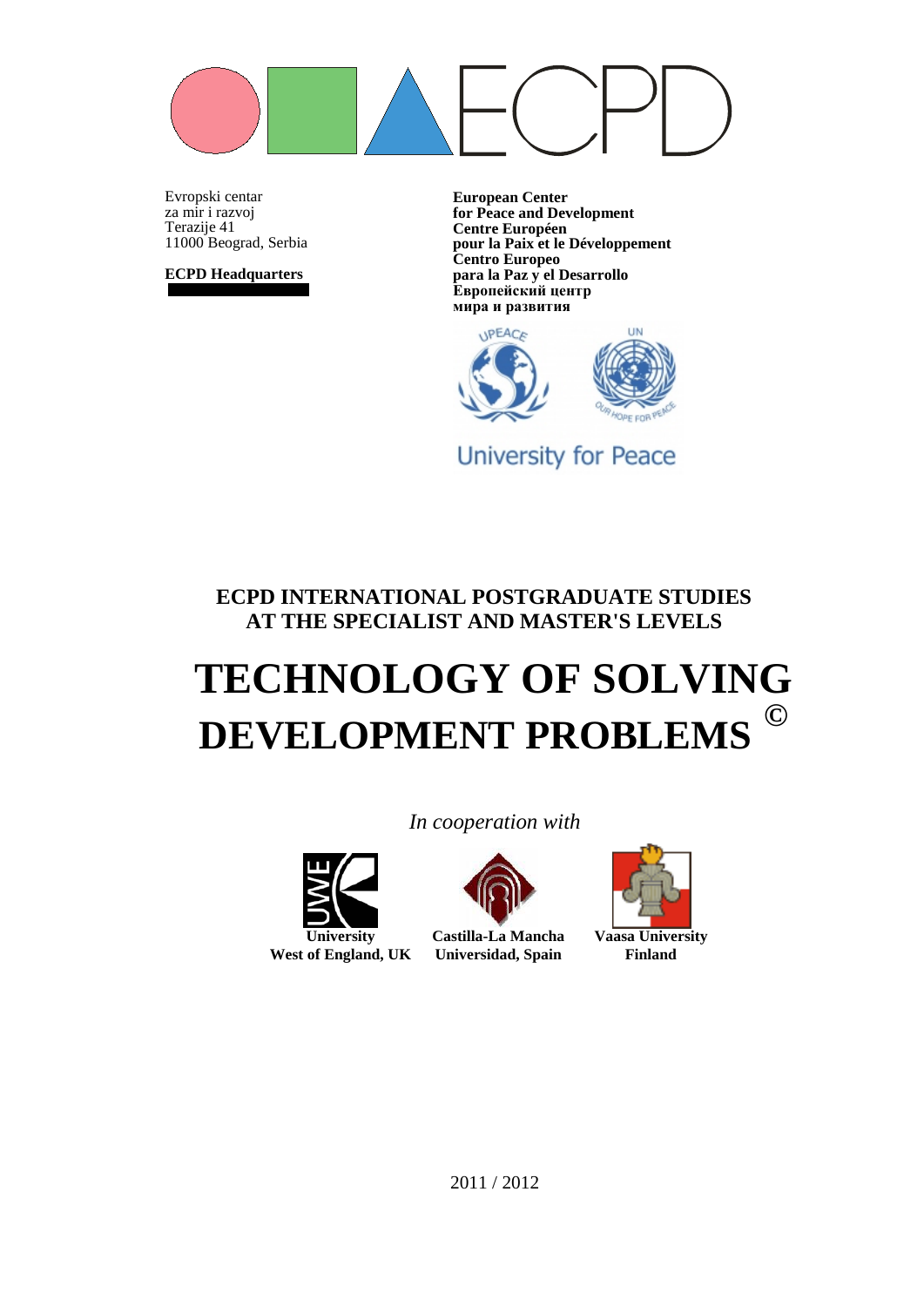#### *Dear postgraduate students,*

*This booklet is intended for all those who wish to (a) acquire new knowledge, (b) develop their abilities and (c) master the skills in solving development problems. These problems are very complex because, first of all, they include numerous factors, then because they are concerned with the future about which we often know so little and, finally, because they always have to be solved under conditions of conflicting interests and scarce resources. The knowledge, skills and abilities relating to (a) the identification of a real development problem, (b) its accurate and clear analysis and (c) the creation of the "best possible solution" ensure that this difficult and responsible job is done timely and in a high-quality and cost-efficient manner. In addition, it gives precise instructions how to deal with a problem and its solution if the problem itself and/or the conditions under which its solution should be applied are changed.*

*Development problems arise everywhere, so that they are faced by individuals, large, medium-sized and very tiny firms; young and old organizations; schools, health institutions, research and educational organizations and government institutions; municipalities, regions, states, regions, continents and the world as a whole. These problems are addressed by statesmen, ministers, politicians, managers, proprietors, advisors and analysts; representatives of the public interest, interest groups and organizations; associations, agencies, governmental and non-governmental organizations; investors, bankers, consulting organizations and many others. Everything a man does during his professional and private life is associated with the solving of problems of his own, his family, the organization in which he works, the local community to which he belongs, the state in which he lives and the like.*

*The knowledge and skills developed for solving development and other problems can be – and they really are – of significant use to man's experience, talent and constant tendency to search for and find the best solution to every problem. The best way to acquire such knowledge, techniques and skills is a systematic postgraduate education for solving development problems. Our contribution towards solving such problems is the organization of postgraduate studies at the master's and specialist levels for solving several kinds of development problems.*

*This booklet contains the curricula and other elements of postgraduate studies in "Technology of Solving Development Problems", consisting of one master's and five different specialist courses. If you and your organization need any additional information about these studies, you can contact us at the addresses given in the booklet.*

> Predsednik Akademskog saveta ECPD (Prof. dr Takehiro Togo)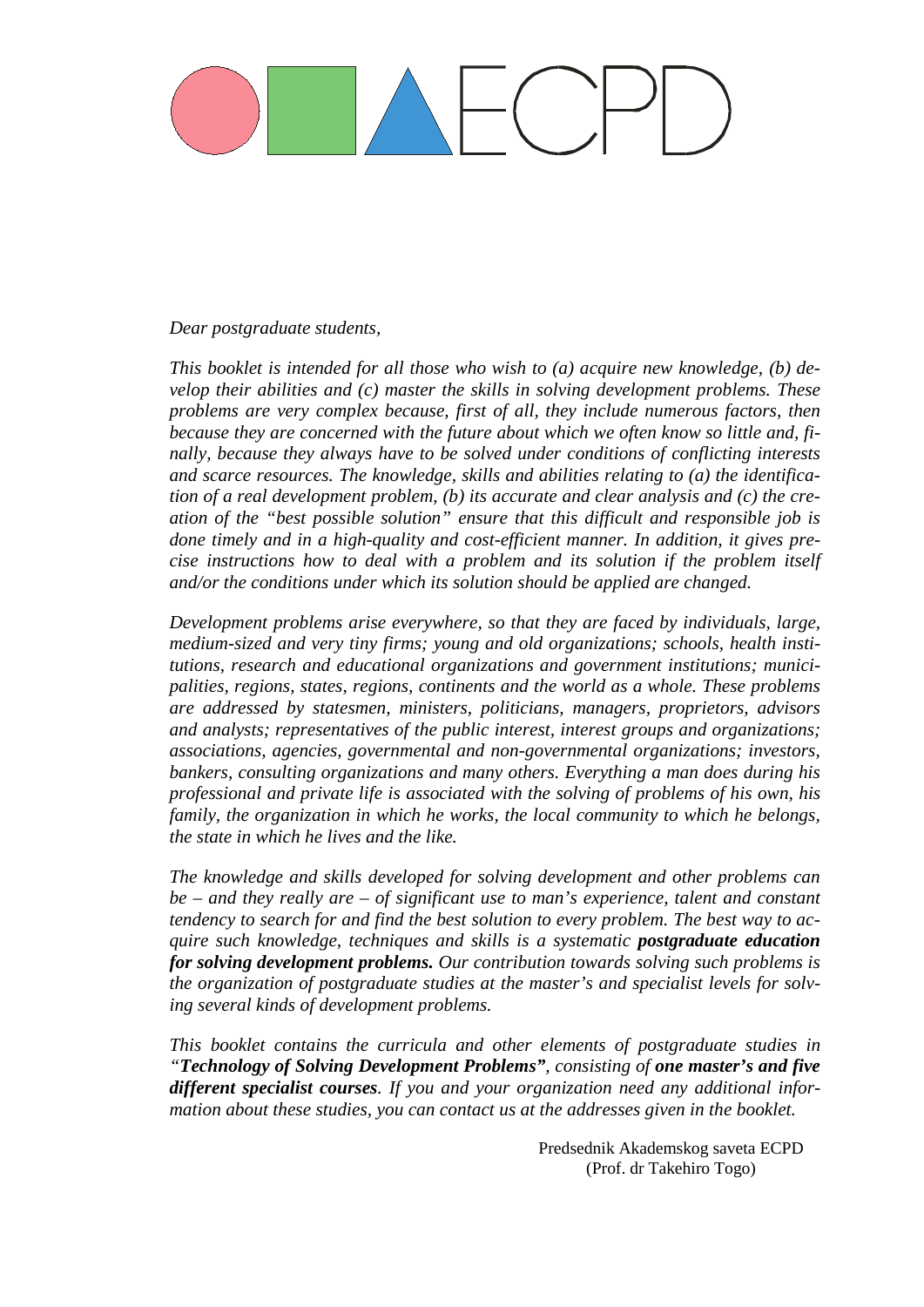

# **C O N T E N T S**

The ECPD - Organizer of Postgraduate Studies

### **A. The ECPD - Organizer of Postgraduate Studies**

Mission **Status** Financing Scope of Activity **Resources** Evaluation

### **B. The Essence and Purpose of Postgraduate Studies**

The Elements and Aims of Studies

Master's and Specialist Studies

For Whom the Studies are Intended

On the Name of the Studies

Admission to the Studies

### **C. The Curriculum, Admission Requirements and Organization of Postgraduate Studies**

Curriculum Instruction Organization of Studies Admission Requirements Preparatory, Remedial and Ad Hoc Instruction Academic Title Efficiency and Effectiveness of Studies Management of Studies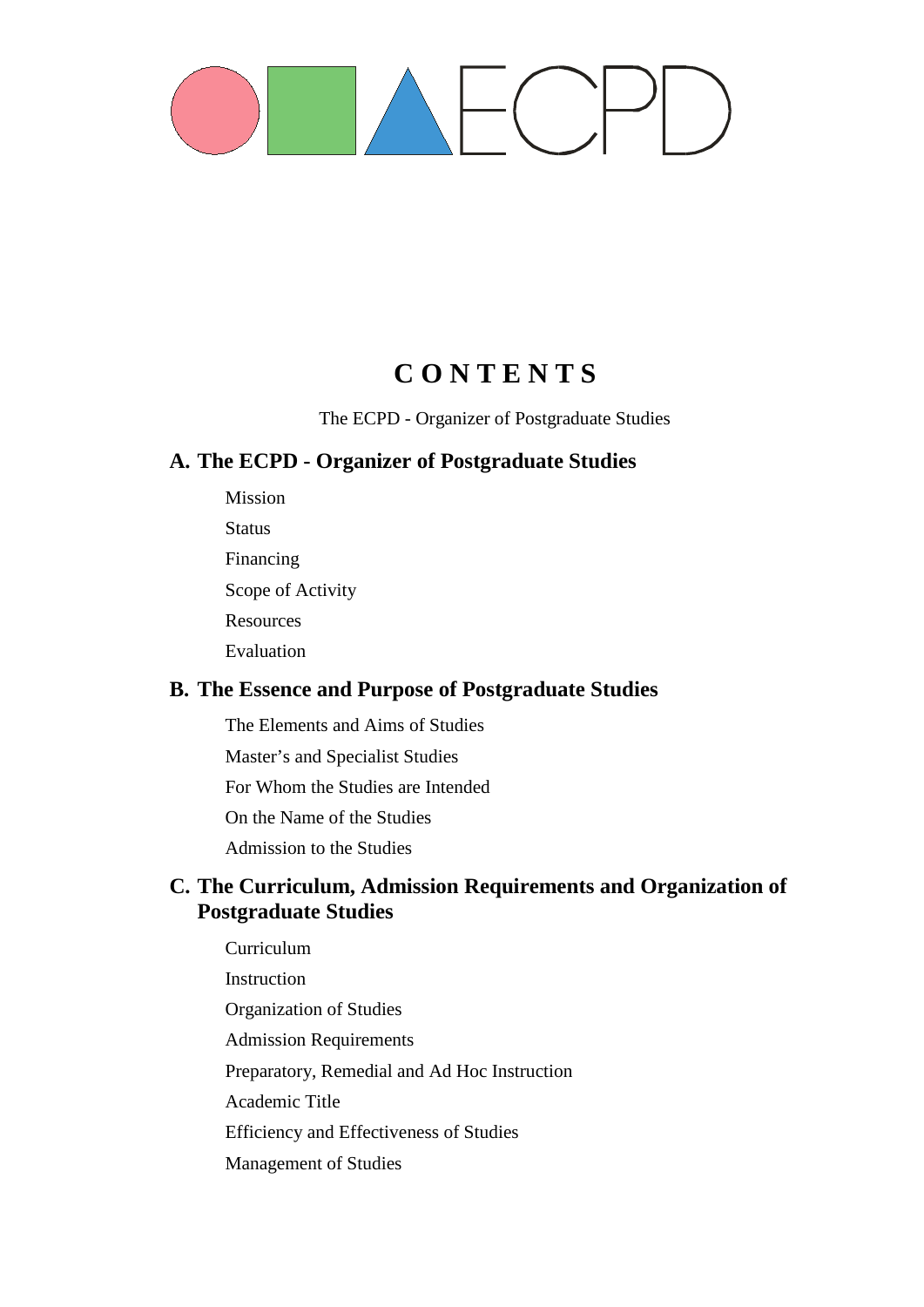# **A. The ECPD – Organizer of postgraduate studies**

The postgraduate studies in **Technology of Solving Development Problems** are organized and conducted by the **European Center for Peace and Development (ECPD).**  The basic information concerning the establishment, mission, status, financing, resources and scope of activity of this educational and research organization within the broader UN system is given in continuation.

#### **Establishment and Mission**

By its Resolution of December 1980, the United Nations General Assembly established the **United Nations University for Peace,** as "an international center for research, higher education and postgraduate studies", whose mission should be to contribute to peace and international cooperation.

On 20 January, 1983, the Council of the University for Peace brought a decision to establish its Regional International Center for the countries of Helsinki Europe or, more accurately, the European Center for Peace and Development (ECPD), as an autonomous international organization. On 22 October, 1984, pursuant to this decision, the Council of the University for Peace and the Yugoslav Government concluded an international agreement under which the ECPD was headquartered in Belgrade. This agreement was ratified by the Yugoslav Parliament on 17 July, 1985, and on this date the ECPD began its activities.

#### **Status**

The European Center for Peace and Development (ECPD) of the University for Peace established by the United Nations is an international educational, research and consulting institution. It forms part of the system of international university organizations established by the United Nations. It enjoys extraterritorial status, performs its tasks autonomously and has academic freedoms and responsibilities like other organizations within the broader United Nations system. The management bodies of the ECPD are the Council, with its seat in Paris, and the Executive Director seated in Belgrade. The ECPD carries out a wide range of activities and has its operating and program units in the countries of Helsinki Europe.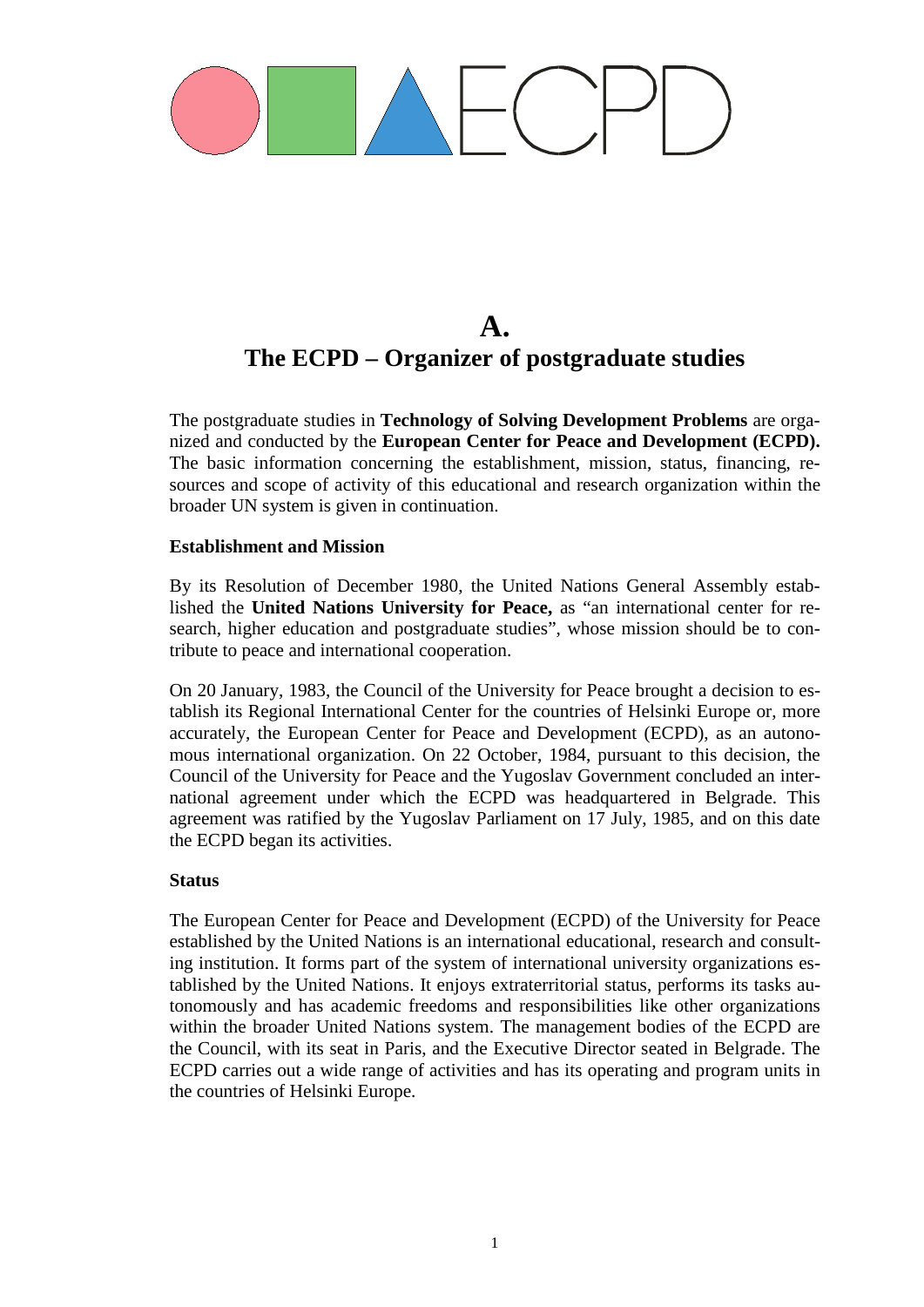#### **Financing**

The ECPD is a non-profit organization and the costs of its activities are covered by the donations of national and international organizations and foundations, as well as by the resources provided by direct beneficiaries of its activities, i.e. tuition fees, registration fees, project costs and the like.

#### **Scope of Activity**

Since its establishment, the ECPD has carried out successfully: (a) educational activities (postgraduate studies and other forms of advanced education and transfer of knowledge, seminars, courses scientific and expert meetings, public lectures); (b) research (studies, projects, scientific and expert consulting); (c) publishing (books, monographs, studies, proceedings) and (d) the activities relating to international cooperation and communications between national and international organizations and many individuals.

The ECPD has also performed the tasks for a great number of international organizations, governments, professional organizations and associations and, especially, for firms, institutions and individuals.

Detailed information about the ECPD activities during the period 1985-2000, its clients and the quality and results of its work can be obtained at the ECPD Secretariat on request.

#### **Resources**

The ECPD performs its mission and activities by recruiting the appropriate researchers and experts on a full-time, temporary or casual basis, either in the country where it performs an activity or in other countries. To the satisfaction of its clients, the ECPD recruits the researchers and experts who have first-class research, educational and consulting experience, knowledge and skills.

Detailed information about the skills of human resources on which the ECPD activities are based, can be obtained from the ECPD Executive Director on written request.

#### **Evaluation**

The management and expert bodies of the ECPD perform a regular and systematic evaluation of its program orientation, quality of educational programs, instruction, especially for postgraduate studies, quality of research, consulting, publishing and other activities, accompanied by a steady increase in the quality of evaluation criteria.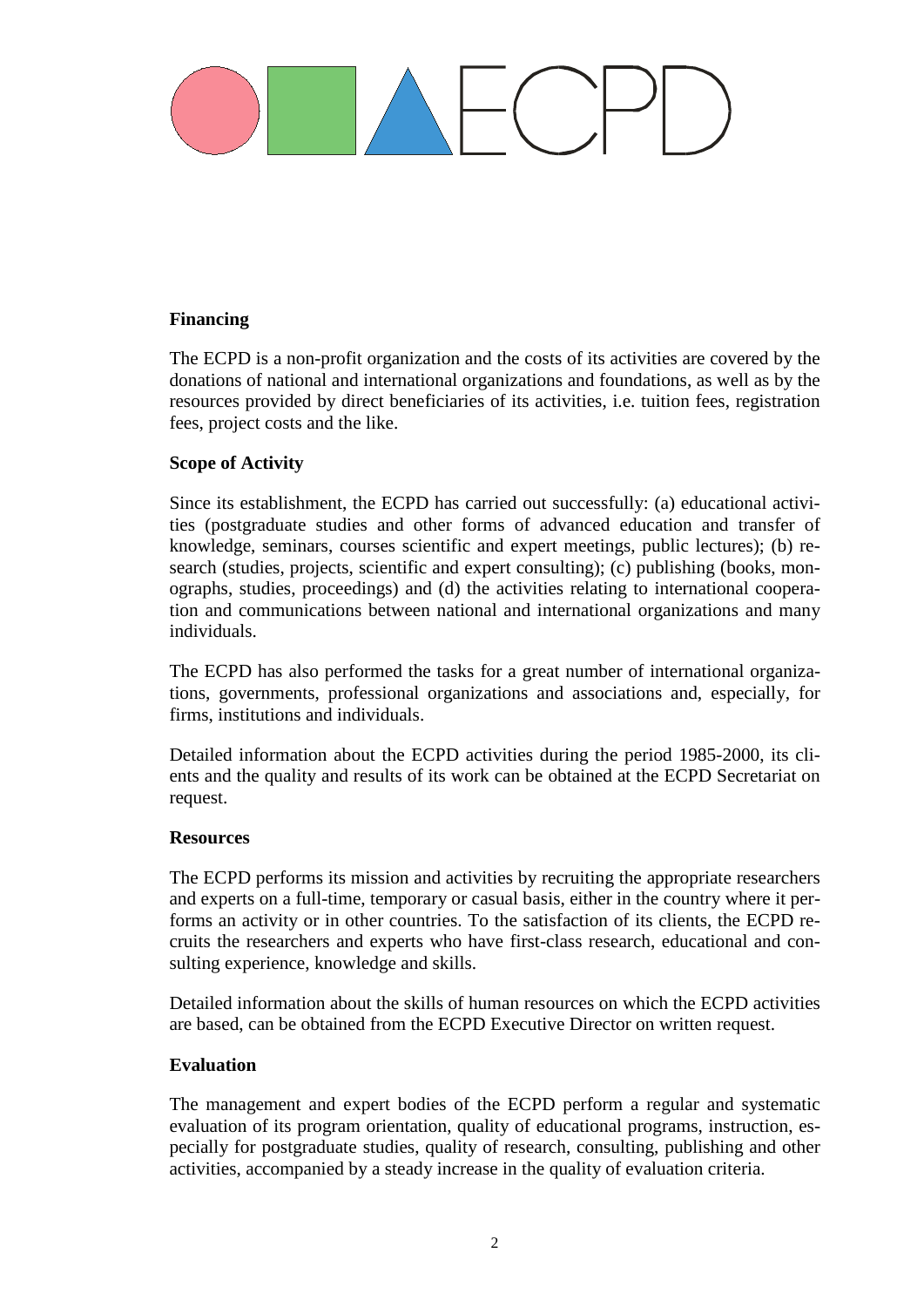# **B. The Essence and Purpose of Postgraduate Studies**

#### **The Elements and Aim of Studies**

During the period 1986-1991, the ECPD organized and successfully conducted the postgraduate studies at the master's level - "Technology of Problem Solving" - in Sarajevo, Zagreb, Athens and Heidelberg. The evaluations of the quality of these postgraduate studies made by the students (about one hundred), as well as by the ECPD management and professional bodies imposed a need for and justified the resumption of such postgraduate studies, including necessary innovations.

More than ten years have elapsed since the organization of the above mentioned postgraduate studies. This is not a long period but in the meantime the complexity, delicacy, significance and urgency of solving numerous problems in all facets of life, work and development increased noticeably. During that period, the entire world embarked on the so-called process of transition: from one socio-economic system to another; from the vanishing global technological system to the emerging one; from mutually destructive and competitive structures to competitive and cooperative ones; from larger systems to their fragmentation and vice versa; from conflicts to cooperation; from the current understanding of the world to a new one; from the prevailing material economy to the predominantly service one; from quantity to quality as the prevailing value; from a bureaucratically hierarchized structure to an organic, corporative one; from specialized to multidisciplinary problems; from simple to multidimensional interdependent and tightly connected life and the world – to mention only some of the ongoing processes of transition.

In addition to the tumultuous process of transition, we are witnessing an increase in uncertainty and the pace at which the environment of each individual, each group of people, each organization and each state is changing. In this regard, there is a growing number of opportunities, while the development potentials are broadening. At the same time, however, there is a growing risk that the problem will not be fully understood or that it will be misunderstood, that its solution will be inadequate or bad and that even a good solution to a problem can be discredited due to its inadequate application and a failure to observe and overcome the changing nature of the problem.

In such circumstances, the ECPD international expert team specializing in development issues concluded that it would be necessary to acquire the knowledge, skills and abilities for such an integral competence for **problem solving** as will enable one in every situation: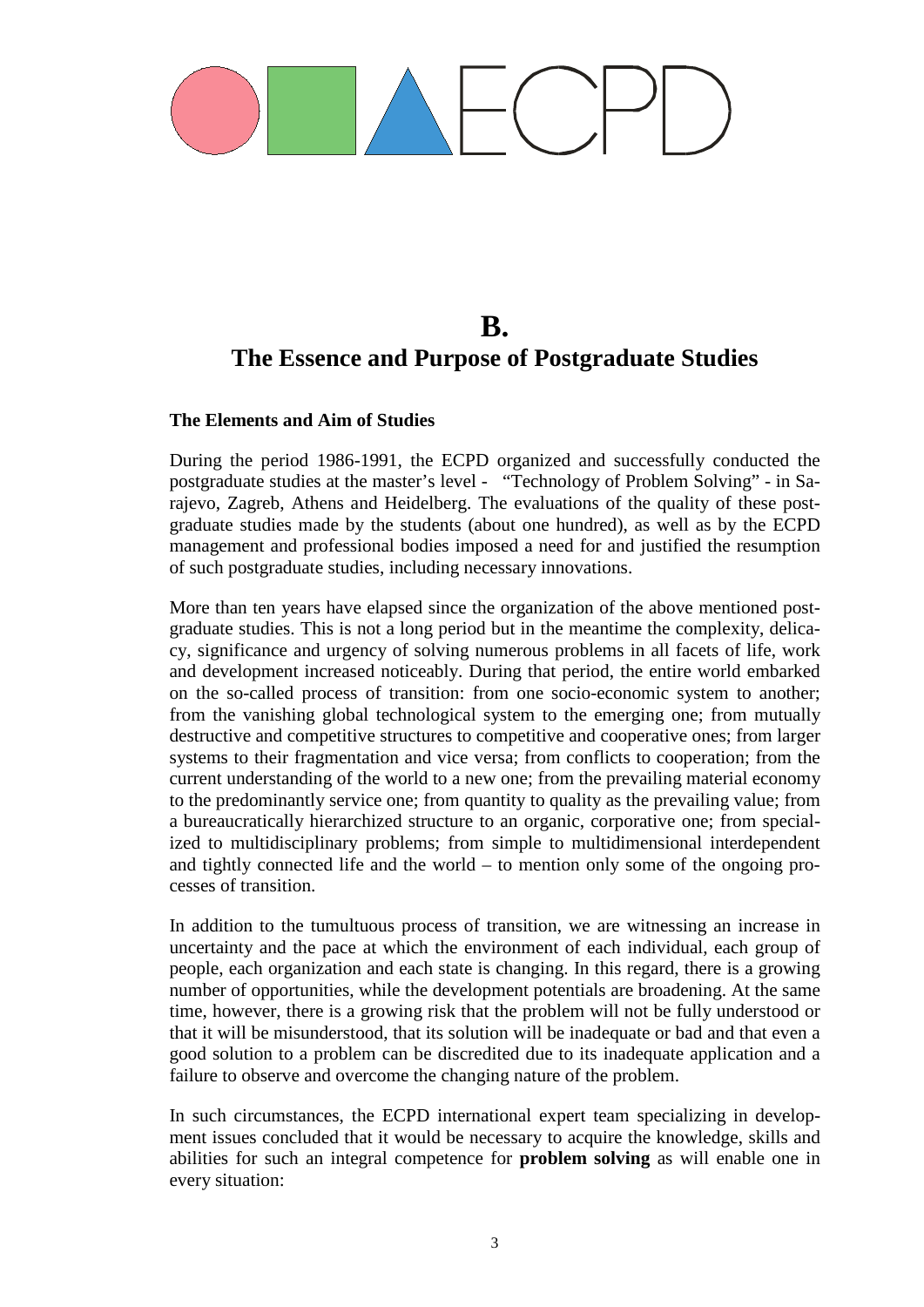- (a) **to understand** the crux of the problem;
- (b) **to understand and analyze** the observed and future dynamics of the problem **in a high-quality way**;
- (c) **to identify and accurately evaluate/measure** all results of different solutions to the problem, including a failure to solve it;
- (d) **to find at least one good solution to the problem** from the viewpoint of those who make decisions about a problem, as well as those for whom the results of its solution are meant, and
- (e) **to plan precisely** the time, resources and activities required for the implementation of the solution to o problem.

Acquiring integral competence is a difficult task, which can be facilitated to a considerable extent by appropriate education. This conclusion provides a basis for the decision of the ECPD to organize postgraduate studies aimed at (a) offering contemporary knowledge, (b) mastering the relevant skills and (c) developing the abilities for solving the following problems of today's world:

- (a) **Development of the business operation** of economic and other organizations;
- (b) **Economic and social development,** from local to national level;
- (c) **Development of scientific, technological and innovation systems,** from the level of a firm, research and educational institutions to the national level;
- (d) **Development of the modern systems of resolving conflicts and political problems** and
- (e) **Solving transition problems.**

The program of postgraduate studies drawn up for these needs takes care of the structural and other uniformity of all problems, on one side, and the specifics of the contents of each problem, on the other. Instruction and research within these postgraduate studies begin with the knowledge enabling an efficient analysis of any problem, continue with the knowledge and skills relating to the solving of special kinds of problems (i.e. business, social development, research, political, transition and other problems) and end with the knowledge, skills and techniques relating to the preparation of the decisions about problem solving, as well as about planning and monitoring the implementation of the decision brought.

#### **Master's and Specialist Studies**

These postgraduate studies are organized and conducted for each of the two academic degrees to be achieved upon successful completion of postgraduate education: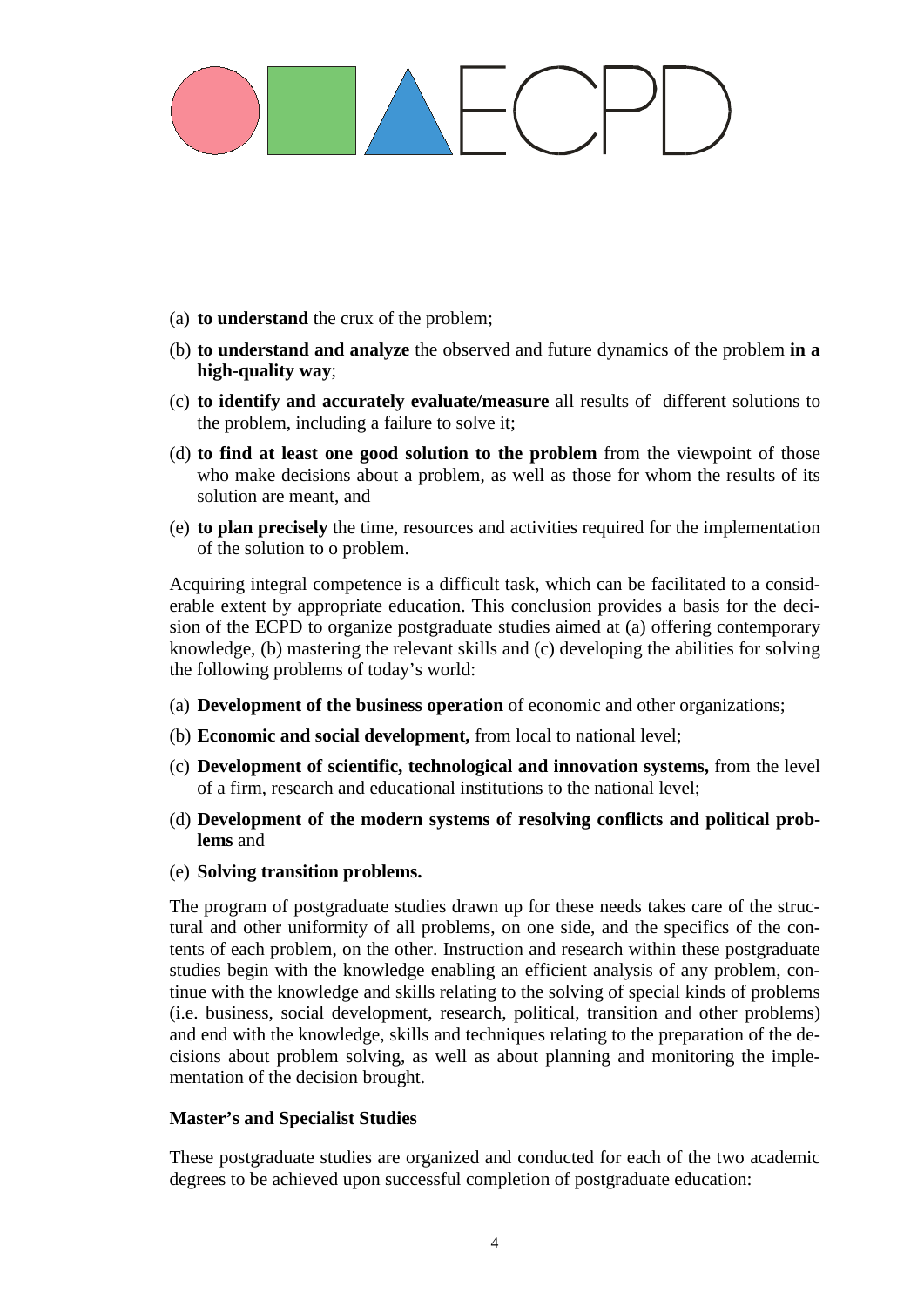#### **1. Master of Science**

#### **2. Specialist in his field.**

Master's studies are conducted according to one program and specialist ones according to the following five different programs: **1. Development of a Firm's Business (DFB); 2. Social and Economic Development of a Community (SEDC); 3. Solving Research, Technological and Innovation Problems (SRTIP); 4. Solving Political Problems (SPP);** and **5. Solving Transition Problems (STP).**

#### **For Whom Are the Postgraduate Studies Intended?**

These postgraduate studies are intended for those whose academic interest and practical work include the solving of problems. What problems and what kind of activity are in question? The contents of these studies refer mostly to those who deal with complex problems and broader significance of the results of their solving. As far as the activities are concerned, these studies are intended for those who deal with business, social development, research and political problems, as well as for those who deal with the transition problems of firms and institutions in any sector. This means that they are intended for managers and analysts in enterprises and other economic organizations, managers in various government institutions and agencies – from local to national, members of government bodies – from local to national, managers and organizers in research and R&D organizations (i.e. research institutes, R&D units, two-year postsecondary schools and faculties), managers of complex projects, political analysts and politicians – both professional ones and those dealing with political problems temporarily or occasionally, as well as for researchers into the theory and practice of problem solving. Consequently, these postgraduate studies are intended for those who perform or will perform the above mentioned tasks and functions, but who also have a clear and sufficiently strong inclination to acquire new knowledge and proven skills in problem solving in a systematic and efficient way.

#### **On the Name of the Studies**

The name of these postgraduate studies, like the name of anything else, should tell us about the heart of this matter sufficiently, accurately and clearly. In accordance with this requirement, the provisional name of these studies was **"Science of and Skills in Problem Solving".** Although this name was quite appropriate, it was substituted for – **Technology of Solving Development Problems** – in order to point to the significance of the postgraduate studies that have already been organized. Within the scope of these studies, the students learn the science of and skills in problem solving. This refers especially to development problems. Since it is the question of knowledge that should be applied in practice, the words "science" and "skills" have been substituted for the word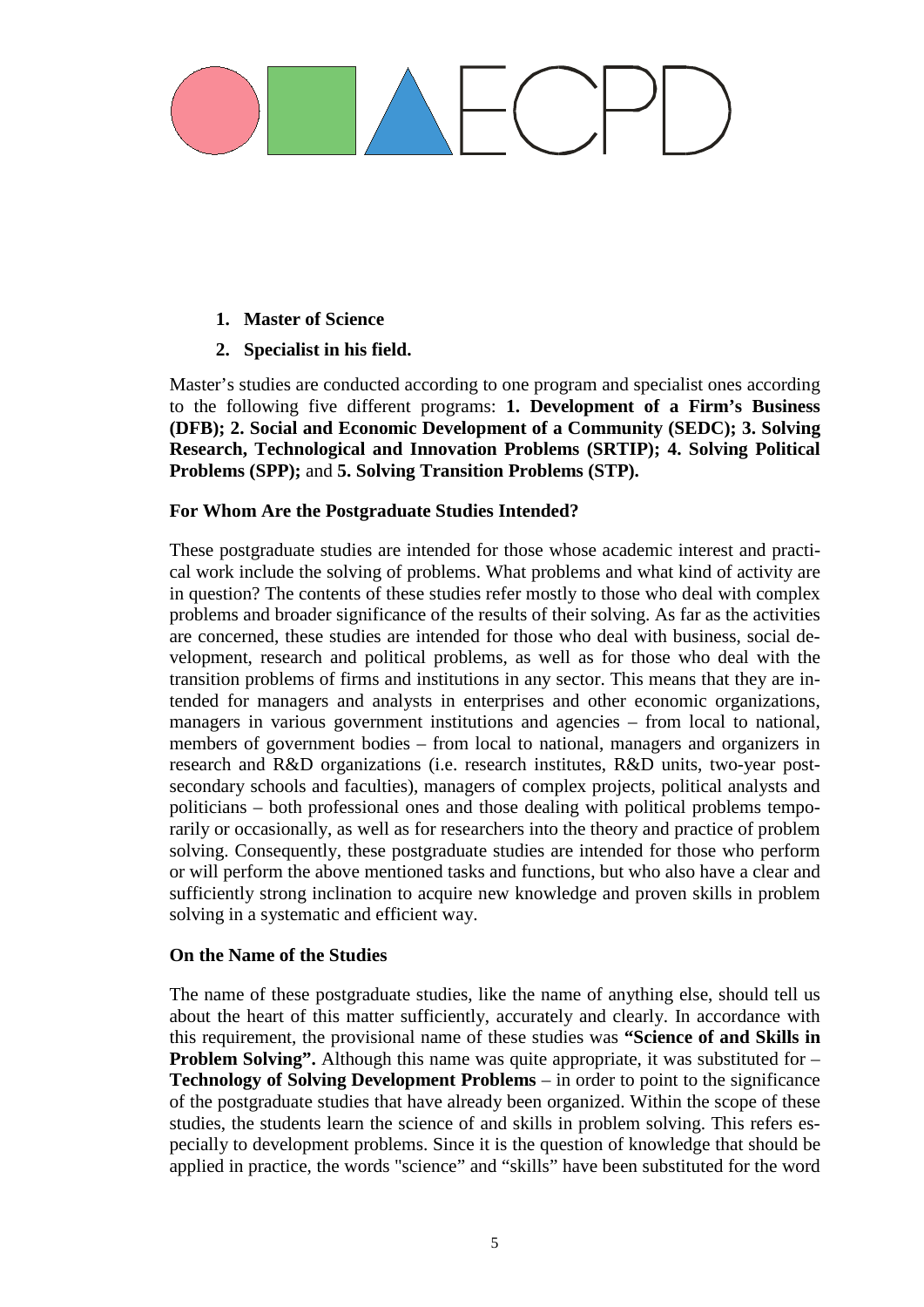

"technology", which means the same thing: *a body of scientific and empirical knowledge intended for solving practical problems.*

#### **Admission to the Studies**

This booklet provides all necessary information about these studies: from the curriculum to the admission requirements. Master's and specialist studies – with an optimal number of 18 students – are organized in one of the following three ways:

**Variant A** – 90% of students from one organization;

**Variant B** – 90% of students, by agreement, from 2-4 organizations;

**Variant C** – students from several organizations.

Each of the three variants of these studies is organized in a specific way. This includes determining the place of instruction, schedule of instruction (see Part 3.0), distribution of organizational and administrative work relating to the process of instruction, planning the weeks of instruction, determining and negotiating the tuition fee, determining the topics for seminar and specialist papers and master's theses, determining the mutual rights and obligations of the organizer and students by the contracting parties, etc.

Organizations and individuals being interested in the terms of contract for any of the above mentioned three variants of organizing and conducting postgraduate studies can obtain all relevant information at the following ECPD.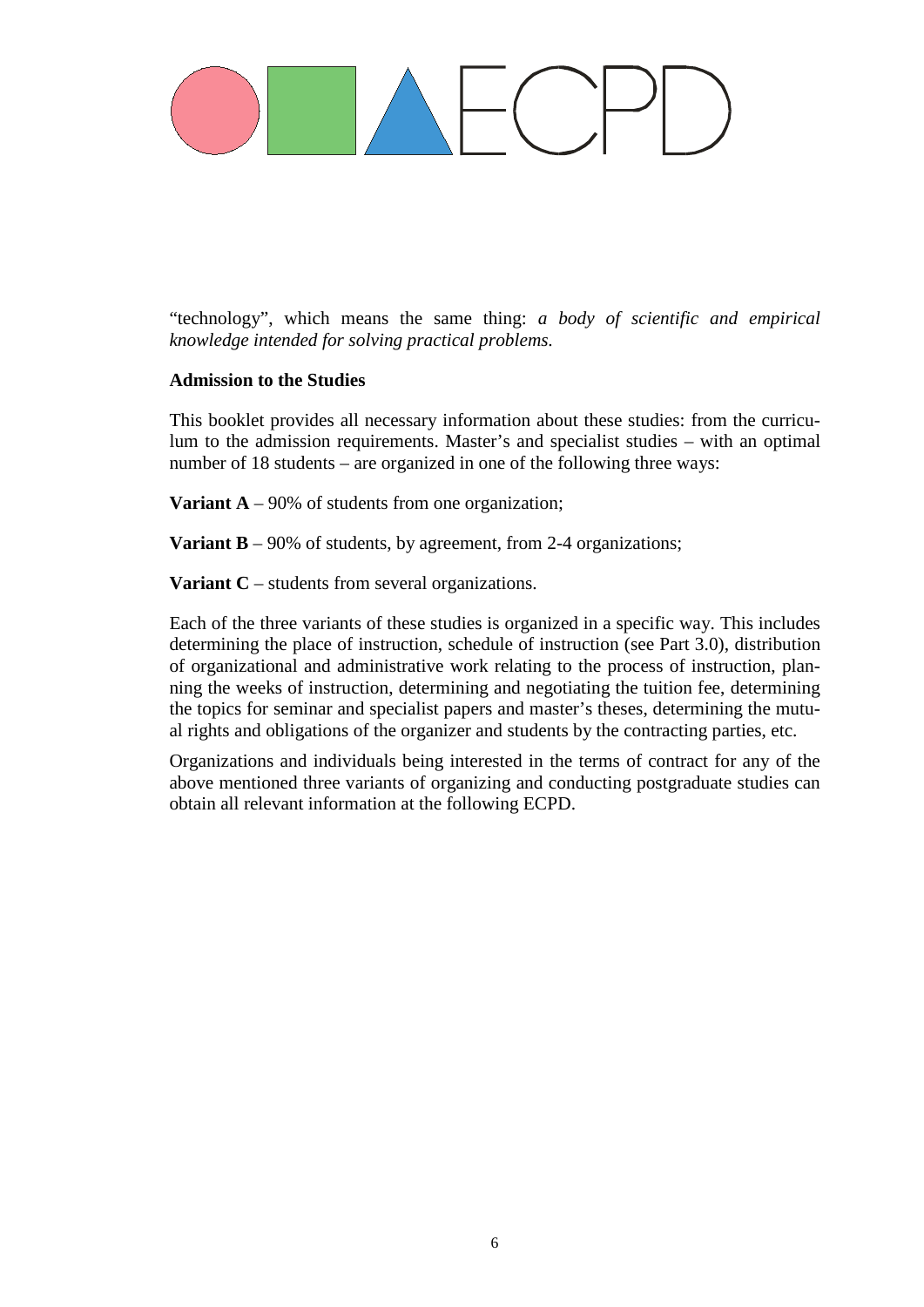

# **C. The Curriculum, Admission Requirements and Organization of the Process of Instruction**

### **1.0. Curriculum**

### *1.1. Master's Studies*

#### 1.1.1. **First Trimester**

| 1. Global development processes                     | $40 + 0$   |
|-----------------------------------------------------|------------|
| 2. Theory of problem solving I                      | $20 + 10$  |
| 3. Personality and group psychology                 | $20 + 10$  |
| 4. History of civilizations and cultures            | $30 + 0$   |
| 5. Competitive and cooperative structures and games | $20 + 0$   |
| Total                                               | $130 + 20$ |

#### 1.1.2. **Second Trimester**

| 6. Theory of problem solving II                                       | $20 + 10$  |
|-----------------------------------------------------------------------|------------|
| 7. Computer systems for support to problem solving                    | $20 + 10$  |
| 8. Methodology of solving business and development problems of a firm | $30 + 20$  |
| 9. Methodology of solving the development problems of a community     | $30 + 20$  |
| Total                                                                 | $100 + 60$ |

#### 1.1.3. **Third Trimester**

| 10. Methodology of solving political problems                                     | $30 + 20$  |
|-----------------------------------------------------------------------------------|------------|
| 11. Methodology of solving scientific, technological and innovation prob-<br>lems | $30 + 20$  |
| 12. Ecology, ethics and aesthetics of problem solving                             | $20 + 10$  |
| 13. Application of the solution to a problem                                      | $20 + 10$  |
| Total                                                                             | $100 + 60$ |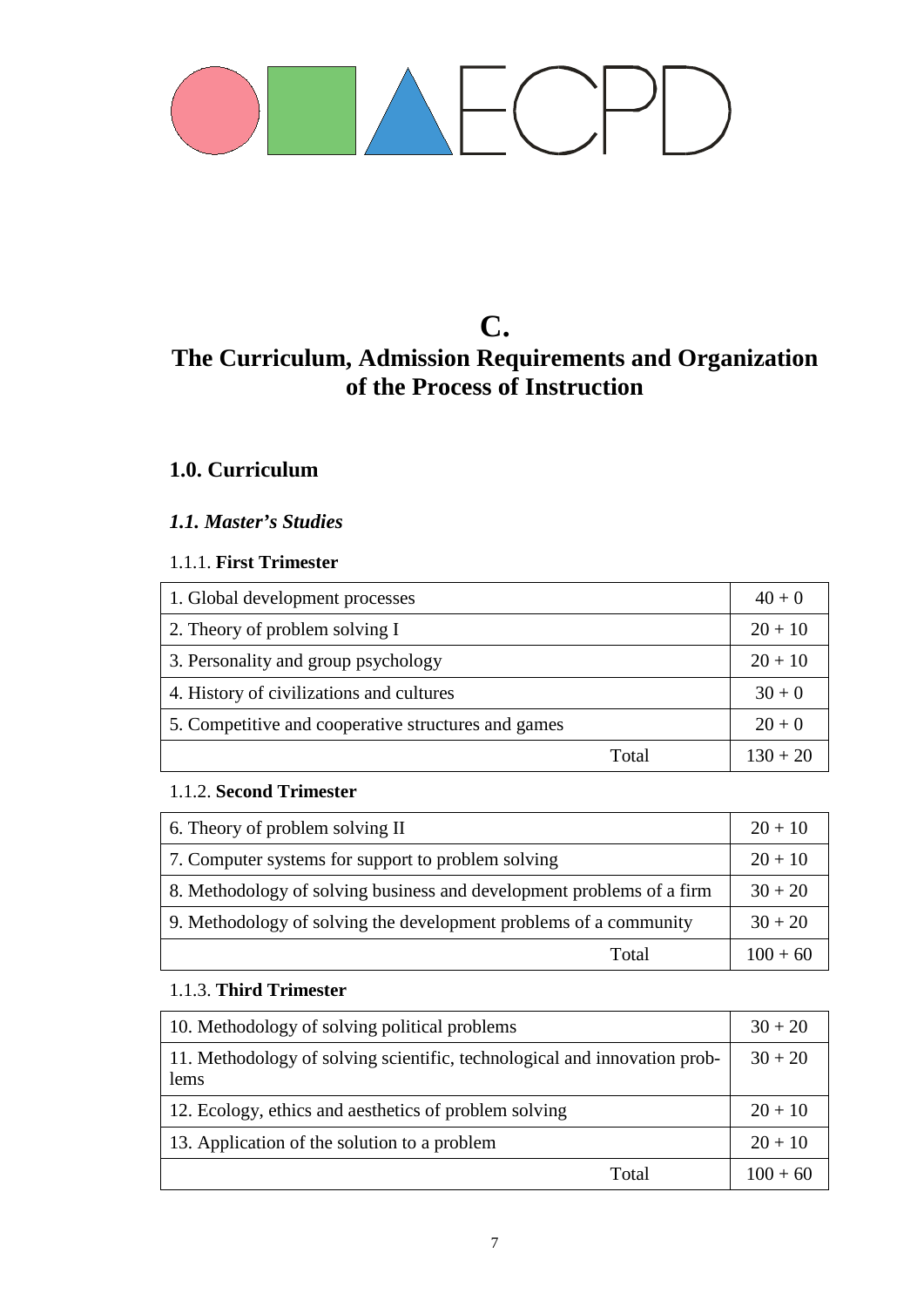#### 1.1.4. **Fourth Trimester**

During this trimester, the following activities are carried out:

- **(a) Adviser's work** on the elaboration of master's theses. The first three weeks of teaching in this trimester are devoted to the adviser's collective consultations with students for two days each week of instruction, with seven consulting hours each day, which means that the total number of hours devoted to collective consultations is as follows:  $3 \times 2 \times 7 = 42$  teaching hours. The number of hours for the adviser's individual consultations averages to 15 hours per student or, in other words, 18 x 15 = 270 hours, i.e. 81 FTE (Full Time Equivalent), so that the total number of teaching hours in the fourth trimester is  $42 + 81 = 123$ .
- **(b) Elaboration of master's theses,** which the students have to report during the first half of the third trimester. The academic council of the master's studies will – until the end of the third trimester at the latest - make a decision on the title, aims, contents, expected results and methodology of work on a master's thesis for each postgraduate student, as well as a decision on the adviser and the panel for the defense of each master's thesis.

#### **(c) Defense of master's theses.**

Upon completion of the fourth trimester, the master's studies will also be completed. The defense of a master's thesis upon completion of the fourth trimester can be approved only in the case of illness or some other force majeure that prevented the candidate to write and defend his master's thesis on time.

### *1.2. Specialist Studies in DFB, SEDC, SRTIP and SPP*

#### 1.2.1. **First Trimester**

| 1. Global development processes                     | $40 + 0$   |
|-----------------------------------------------------|------------|
| 2. Theory of problem solving I                      | $20 + 10$  |
| 3. Personality and group psychology                 | $20 + 20$  |
| 4. History of civilizations and cultures            | $30 + 0$   |
| 5. Competitive and cooperative structures and games | $20 + 10$  |
| Total                                               | $130 + 40$ |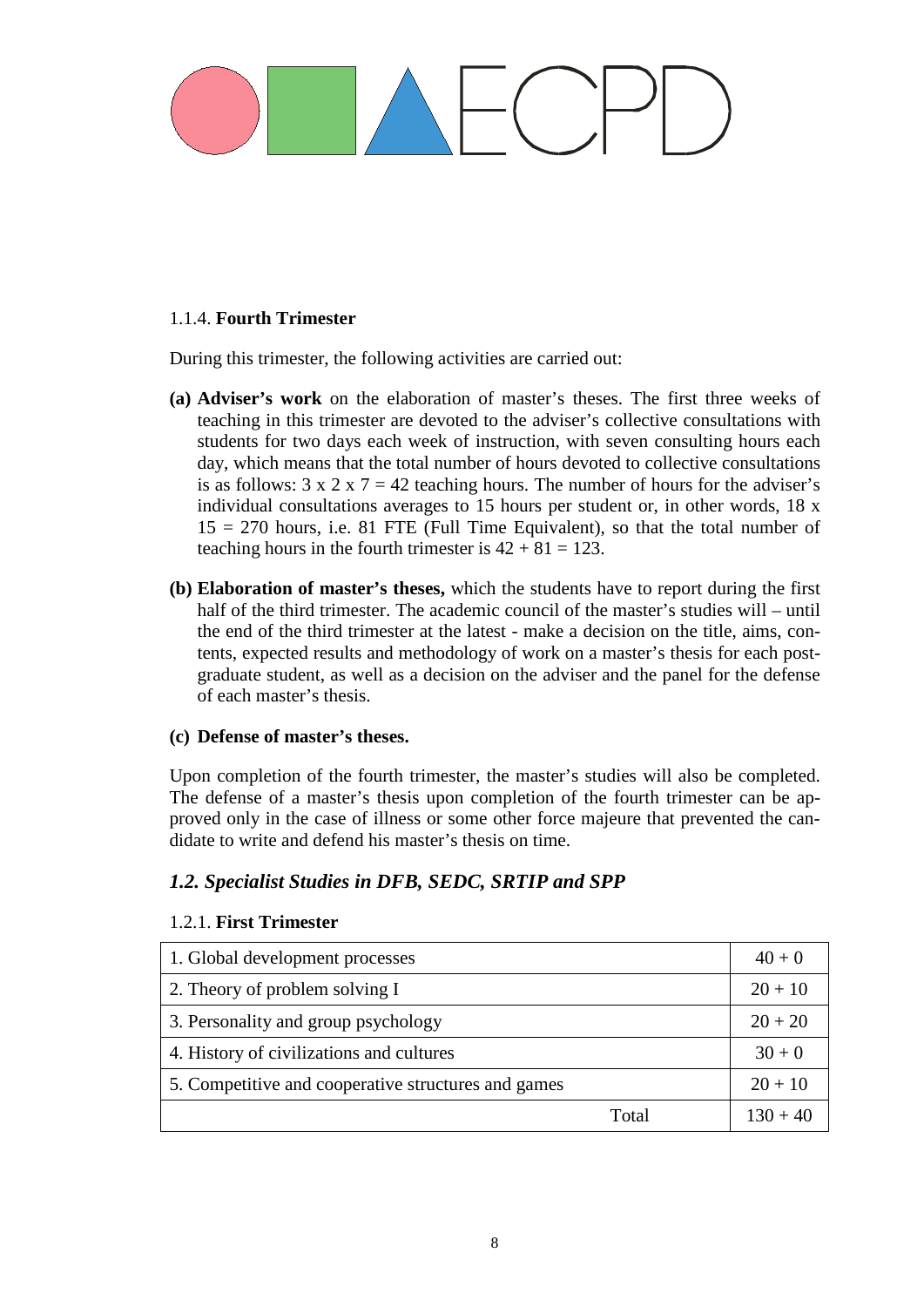#### 1.2.2. **Second Trimester**

| 6. Theory of problem solving II                                                                                                                                                                                                                                                              | $20 + 10$  |
|----------------------------------------------------------------------------------------------------------------------------------------------------------------------------------------------------------------------------------------------------------------------------------------------|------------|
| 7. Computer systems for support to problem solving                                                                                                                                                                                                                                           | $20 + 10$  |
| 8. Methodology of solving the business and development problems of a<br>firm I<br>or: Methodology of solving development problems of a community I<br>or: Methodology of solving political problems I<br>or: Methodology of solving scientific, technological and innovation prob-<br>lems I | $40 + 30$  |
| 9. Ecology, ethics and aesthetics of problem solving                                                                                                                                                                                                                                         | $20 + 10$  |
| Total                                                                                                                                                                                                                                                                                        | $100 + 60$ |

#### 1.2.3. **Third Trimester**

| 10. Methodology of solving the business and development problems of a     | $20 + 20$ |
|---------------------------------------------------------------------------|-----------|
| firm II                                                                   |           |
| or: Methodology of solving the development problems of a community II     |           |
| or: Methodology of solving political problems II                          |           |
| or: Methodology of solving scientific, technological and innovation prob- |           |
| lems II                                                                   |           |
| 11. Application of the solution to a problem                              | $20 + 10$ |
| 12. Consultations about the elaboration of a specialist paper             | $42 + 15$ |
| Total                                                                     | $82 + 45$ |

#### **The elaboration and defense of a specialist paper**

*Upon completion of the third trimester, these specialist studies will also be completed. The defense of a specialist paper upon expiration of the third trimester can be approved only in the case of illness or some other force majeure that prevented the candidate to write and defend a specialist paper on time.*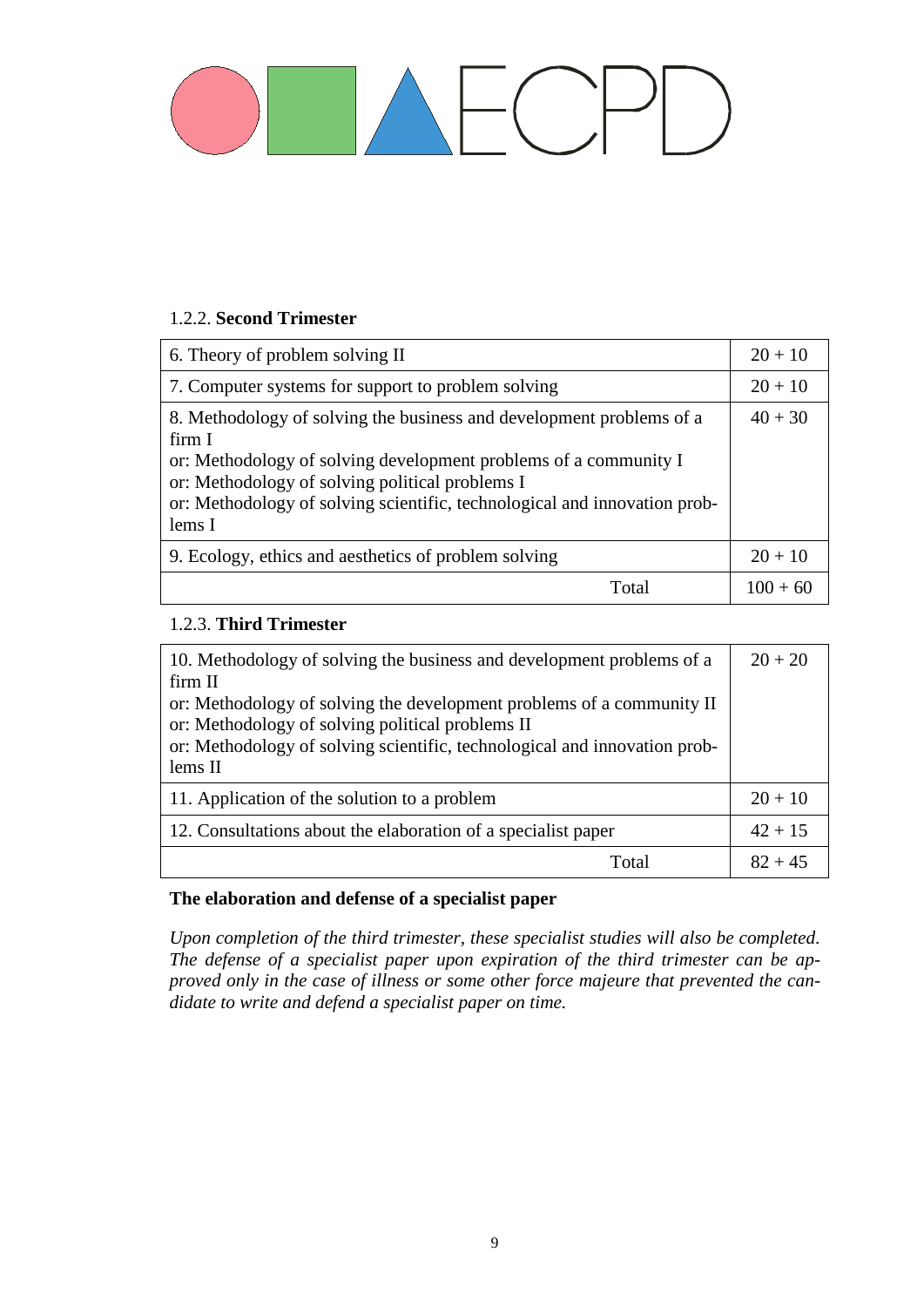### *1.3. Specialist Studies "Solving Transition Problems"*

#### 1.3.1. **First Trimester**

| 1. Global development processes                 | $40 + 0$   |
|-------------------------------------------------|------------|
| 2. Theory of problem solving                    | $20 + 10$  |
| 3. Ecology, ethics and aesthetics of transition | $20 + 10$  |
| 4. Transition strategy and plan                 | $25 + 10$  |
| Total                                           | $105 + 30$ |

#### 1.3.2. **Second Trimester**

| 5. Development and program transformation   | $15 + 15$ |
|---------------------------------------------|-----------|
| 6. Ownership transformation                 | $20 + 20$ |
| 7. Management and structural transformation | $15 + 15$ |
| 8. Instruments of carrying out transition   | $20 + 20$ |
| Total                                       | $70 + 70$ |

#### **The elaboration and defense of a specialist paper**

*The students of these specialist studies prepare their final paper during instruction in the subjects from No. 4 to No. 8. This paper has five parts. Each part is presented and defended at the examination on the relevant subject. The contents of the paper is based on the concrete transition needs of the postgraduate student's organization or some other organization which agrees that its transition problems are dealt with in specialist papers within the scope these postgraduate studies. Upon completion of the second trimester these specialist studies will also be completed.*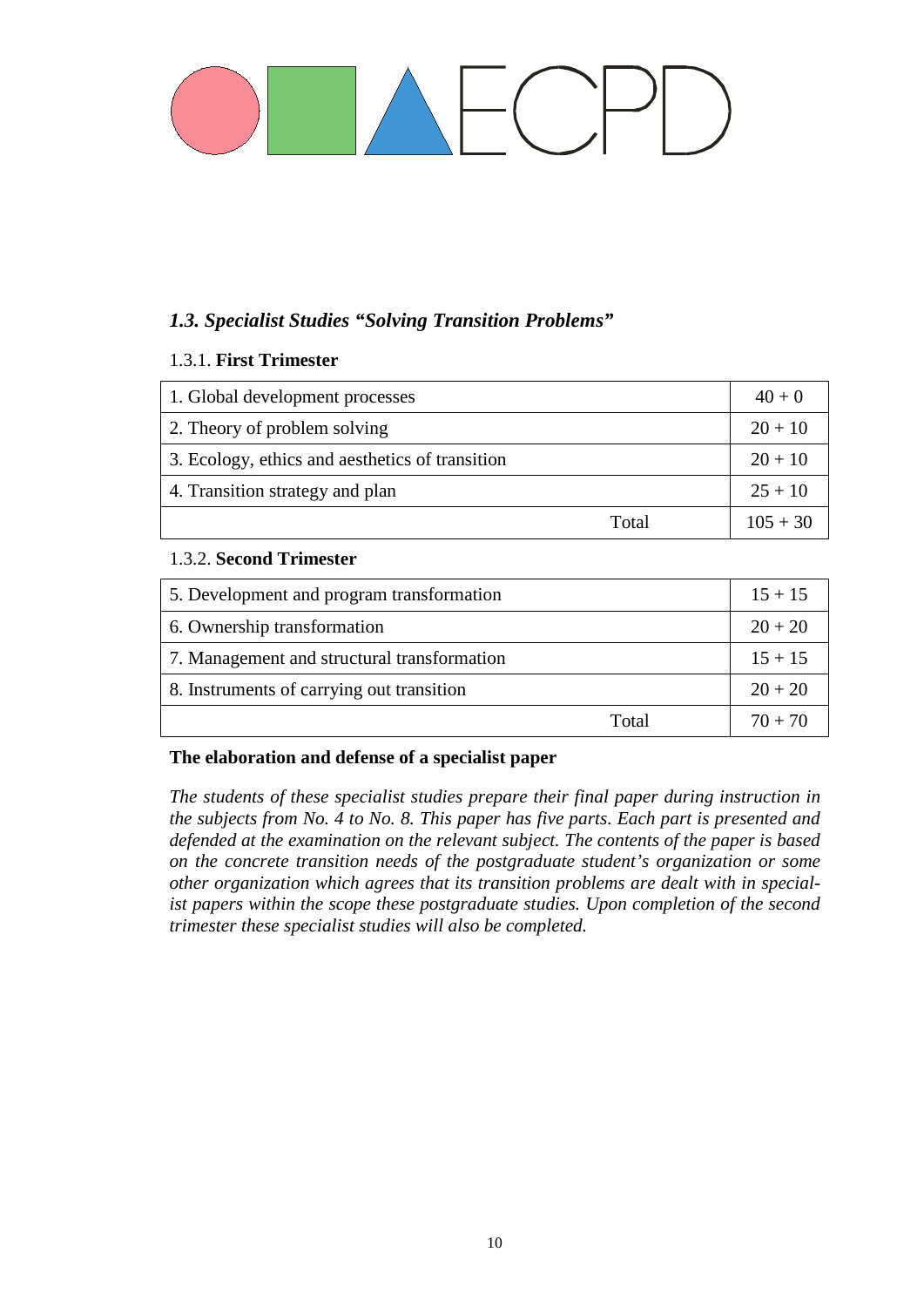### **2.0. Teaching**

### *2.1. Master's Studies*

The total number of teaching hours is as follows:

| First trimester  | $130 + 30$  |
|------------------|-------------|
| Second trimester | $100 + 60$  |
| Third trimester  | $100 + 60$  |
| Fourth trimester | $42 + 81$   |
| Total            | $372 + 231$ |

Teaching includes as follows:

- 1. Ex cathedra lectures 40% of total teaching
- 2. Discussions relating to the subjects of teaching 20% of total teaching
- 3. Case studies 15% of total teaching
- 4. Giving an account of the progress and results of research of the students, including a group discussion – 25% of total teaching.

The postgraduate students at the master's level are obliged to report the results of their researches (seminar papers, etc.) in a written form, in the specified/agreed format, concisely, clearly and in full. In order to facilitate the mastering of the skills and techniques of a written and oral presentation of the results of research/paper, special instruction will be provided.

#### *2.2. Specialist Studies*

#### 2.2.1. **Specialist Studies in DFB, SEDC, SRTIP and SPP**

The total number of teaching hours is as follows:

| First trimester  | $130 + 30$      |
|------------------|-----------------|
| Second trimester | $100 +$<br>- 60 |
| Third trimester  | $82+$<br>- 45   |
| Total            | $312 + 135$     |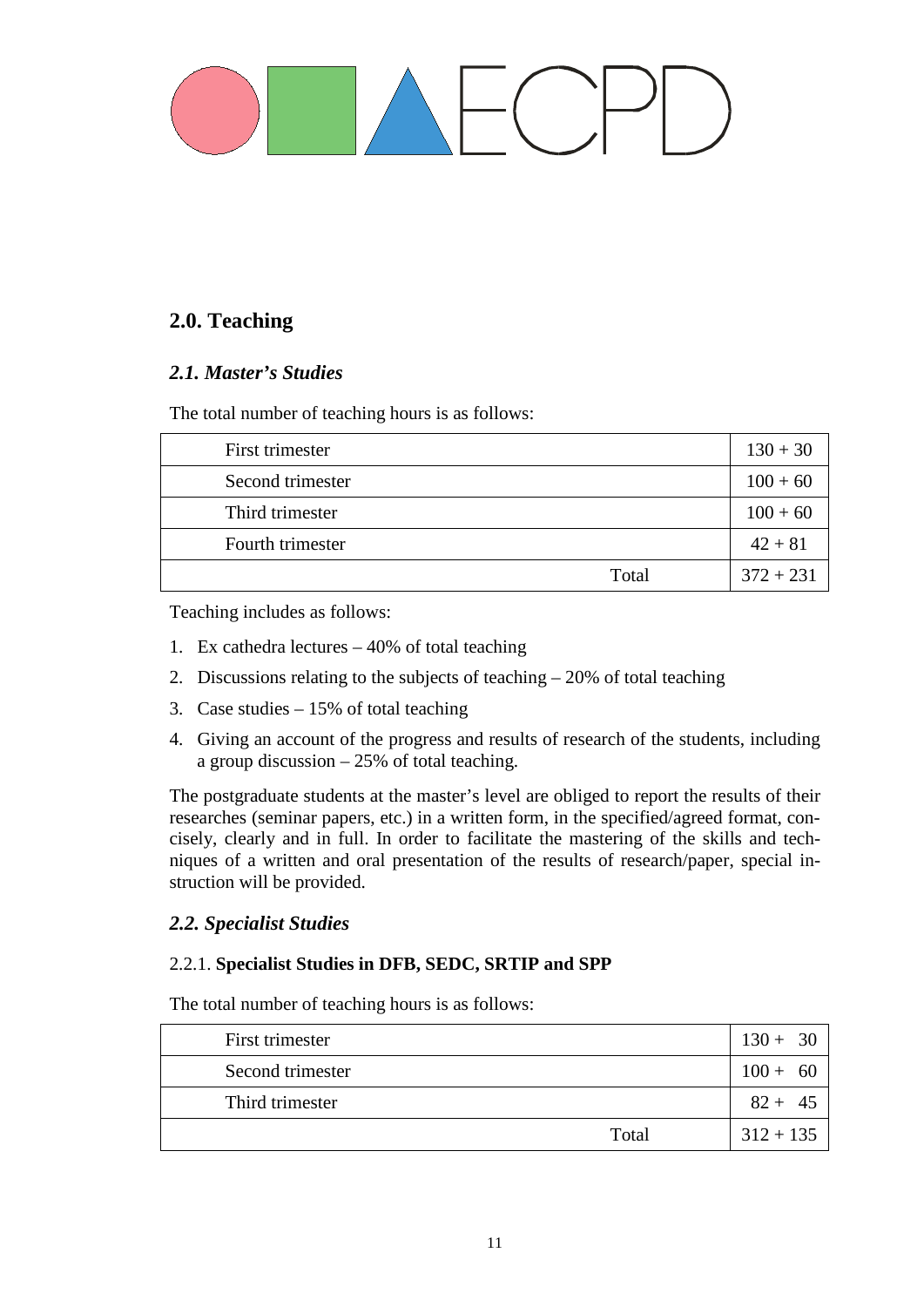Teaching includes as follows:

- 1. Ex cathedra lectures 40% of total teaching
- 2. Discussions devoted to the subjects of teaching 20% of total teaching
- 3. Case studies 15% of total teaching
- 4. Giving an account of the progress and results of the students' researches, including a group discussion – 25% of total teaching.

The students of specialist studies are obliged to present the results of their researches (seminar papers and the like) in a written form, in the specified/agreed format, concisely, clearly and in full. Special instruction will be provided for mastering skills and techniques of a written and oral presentation of the results of research/paper.

#### 2.2.2. **Specialist Studies "Solving Transition Problems"**

The total number of teaching hours is as follows:

| First trimester  | $100 + 30$  |
|------------------|-------------|
| Second trimester | $70 + 70$   |
| Total            | $170 + 100$ |

**Teaching includes** ex cathedra lectures (30%), transition case studies (30%) and the review of the transition problems of organizations in which (for which) the students work (40%). In the intervals between the teaching weeks, the postgraduate students will study the subjects they have been taught and will conduct research specified by the syllabus (an analysis and synthesis of the solutions to their own transition problems).

### **3.0. The Organization of Studies**

The master's and specialist studies are organized in such a way as to ensure (a) highquality teaching, (b) full mastering of new knowledge, (c) development of the ability to use the acquired knowledge and (d) development of the motives and capacity to learn through the application of the acquired knowledge and to acquire new one upon completion of these studies. In order to attain these teaching aims, coupled with economical use of all resources, postgraduate studies are conducted according to the following organizational principles:

1. Students shall meet all admission requirements in full.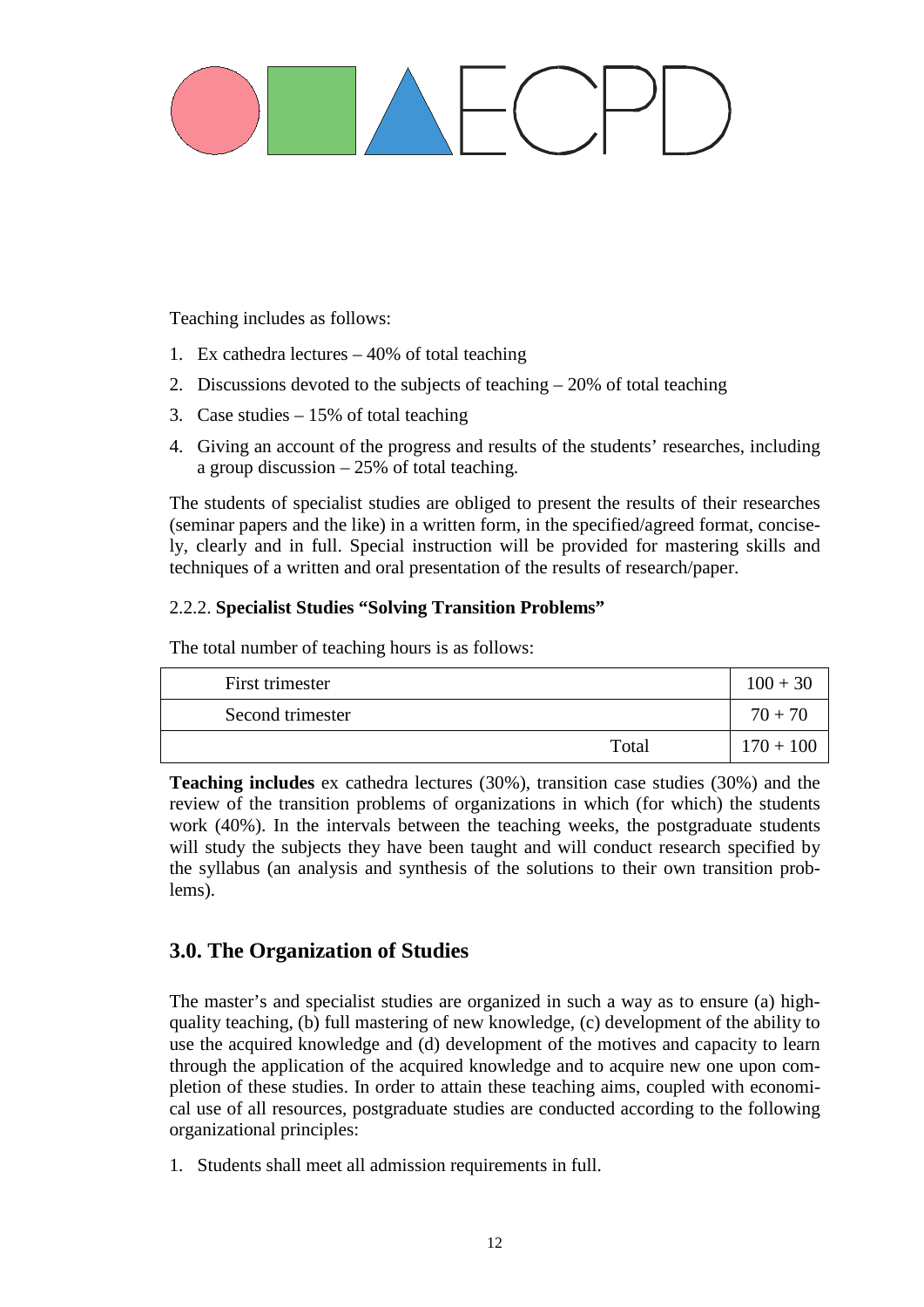- 2. Teachers shall satisfy the modern research and teaching criteria in full.
- 3. The attendance of classes shall be compulsory; an active participation in the teaching process shall be required and encouraged.
- 4. All obligations of the teaching staff and students within the scope of these studies shall be discharged in a timely, creative, high-quality and cooperative manner.
- 5. Prior to the beginning of each trimester, all necessary literature for studying the contents of teaching in the relevant trimester shall be provided. During the teaching days, the students shall have access to the INTERNET.
- 6. All administrative work and services linked to the teaching process shall be performed on time and in a reliable, high-quality and exhaustive way.

#### **Weekly and Monthly Teaching Blocks and the Duration of Studies**

Complete instruction is given in four teaching weeks in each trimester. One teaching week lasts six consecutive teaching days – from Monday through Saturday. During one day, instruction lasts seven teaching hours (four teaching hours in the morning and three in the afternoon), except on Saturday, when there are 5 teaching hours in the morning. The rest of the teaching day is used for studying the relevant literature, search through the data bases, preparations for an active participation in the teaching process and the like. The total number of teaching hours in one trimester, excluding the fourth trimester within the master's studies and third one within the first four specialist studies is  $4 \times 40 = 160$  hours, increased by the hours of extra and remedial instruction.

Instruction within these postgraduate studies is provided on a case-to-case basis, i.e. it depends on the specific features of each concrete situation, according to one of the two different schedules of the teaching blocks. One teaching schedule is called **weekly teaching blocks** and the other **monthly teaching blocks.**

When instruction is provided according to the **weekly teaching blocks** schedule**,** there is one teaching week each month during the trimester, i.e. there is a total of 40 teaching hours per month. The intervals between the teaching weeks are used for preparations for examinations and research. The examinations are taken upon completion of instruction in the trimester.

When instruction is provided according to the **monthly teaching blocks** schedule, all instruction anticipated by the curriculum for the trimester in question is conducted in the first month of the trimester. According to this schedule, instruction lasts four teaching weeks without an interruption, whereby each week has 40 teaching hours. The remaining time in the trimester is used for preparations for the examinations, research and passing of the examinations.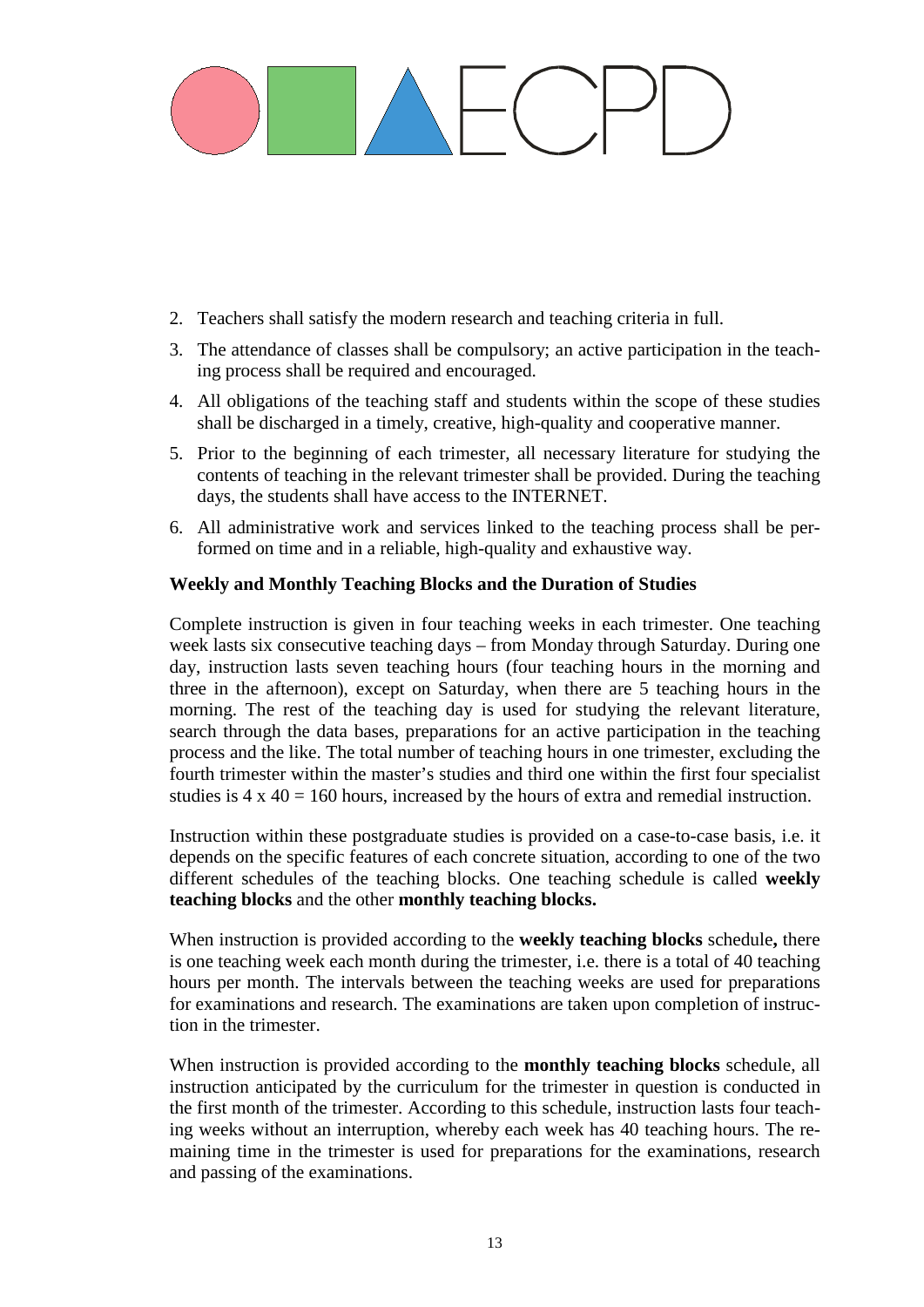The postgraduate studies conducted according to the **monthly teaching blocks** schedule last shorter than the studies based on the **weekly teaching blocks** schedule, while the total number of teaching hours is the same.

When instruction is provided according to the **weekly teaching blocks** schedule**,** the master's studies last a total of 18 calendar months, calculated from the day on which instruction begins and lasts until all students defend their master's theses. Specialist studies designated with DFB, SEDC, SRTIP and SPP, including the defense of specialist papers of all students, last 12 or 14 calendar months, depending on the month in which instruction begins. The specialist studies entitled "Solving Transition Problems" last 8 or 9 calendar months, depending on the month in which instruction begins. During the first half of January, the second half of July and throughout August, there are no instruction and examinations.

When instruction is provided according to the schedule **monthly teaching blocks**  schedule**,** the master's studies last 13 calendar months, calculated from the date on which instruction begins until the completion of the defense of master's theses of all students. The specialist studies designated with DFB, SEDC, SRTIP and SPP, including the defense of specialist papers by all students, last 9.5 or 11 calendar months, depending on the month in which instruction begins. The specialist studies entitled "Solving Development Problems" last 6 months. During the first half of January, the second half of July and in August there are no instruction and examinations.

### **4.0. Admission Requirements**

For the admission of students to these postgraduate studies, it is necessary to meet the following requirements:

- 1. University education.
- 2. Inclination towards solving and/or research into the solving of development problems.
- 3. Ability to use professional literature in English or one of the official UN languages.
- 4. Assuming an obligation to attend classes regularly during all trimesters established by the curriculum, as well as an obligation to participate regularly in the entire teaching process.
- 5. Assuming an obligation to complete the studies until the end of the anticipated teaching period as specified in the section **Weekly and Monthly Teaching Blocks and the Duration of Studies** in Part **3.0,** i.e. all examinations have to be passed,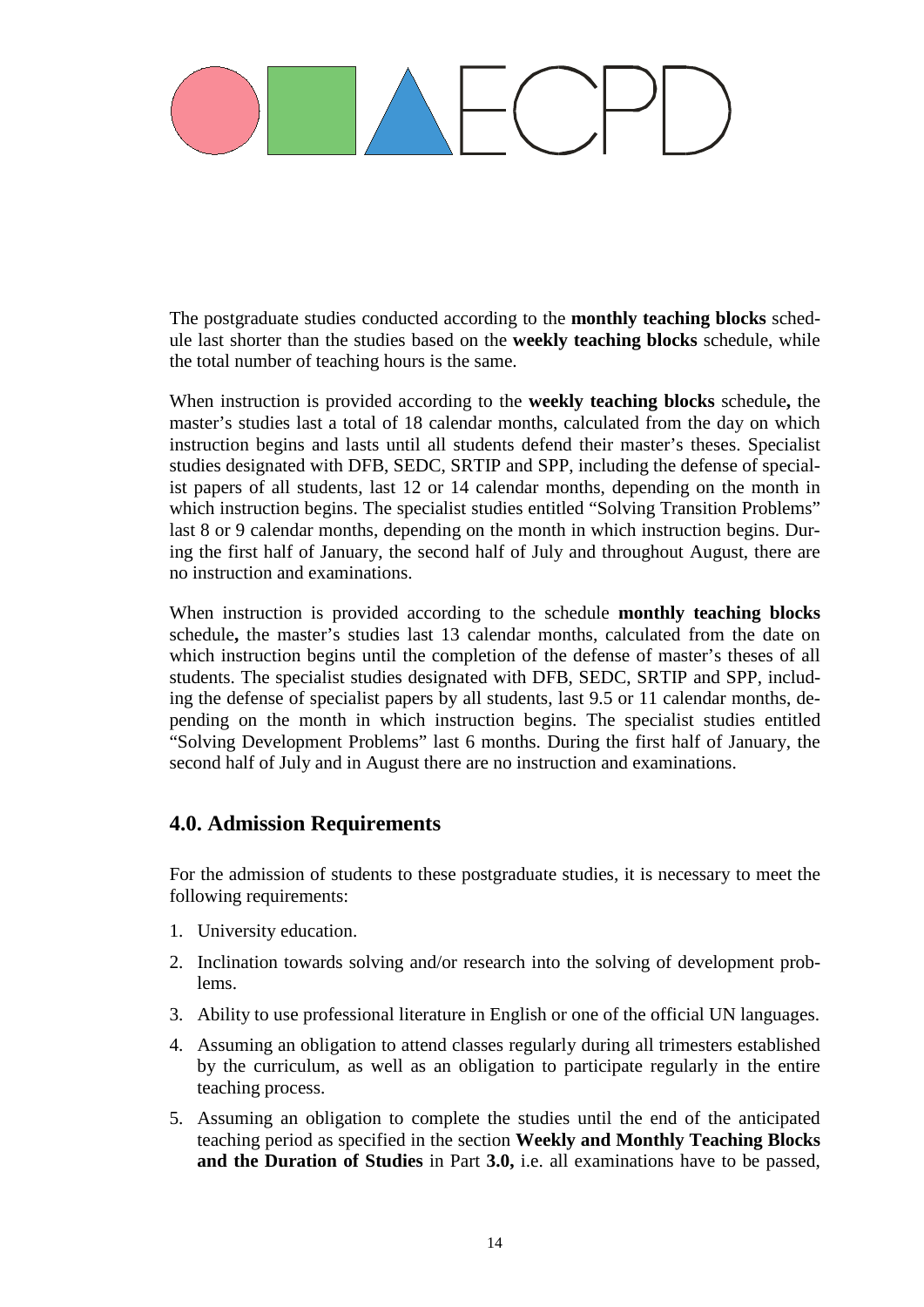and seminar papers, master's theses and specialist papers have to be written and defended.

- 6. The signed contract on mutual obligations between the student and the organizer of postgraduate studies.
- 7. Available teaching facilities.

### **5.0. Preparatory, Remedial and Ad Hoc Instruction**

- 1. Preparatory instruction is organized for postgraduate students who need English and/or computer lessons. All instruction will be provided during the first trimester.
- 2. Remedial instruction is organized for postgraduate students who need lessons in mathematics and/or statistics. Remedial instruction is conducted during the first and second trimester.
- 3. In order to satisfy the curiosity of the students, ad hoc instruction will be provided during the second and third trimester. It is organized in the form of invitational lectures on the topics agreed in advance, which last 2-3 hours. The contents of invitational lectures are complementary with the contents of lectures in the specified subjects, or on some of the topical issues which deserve academic attention.
- 4. During the second trimester, compulsory lectures on the skills and techniques of an oral, written, computer-assisted and multimedia presentation are held.

### **6.0. Academic Title**

The postgraduate student has successfully completed his postgraduate studies if (a) he passes all examinations, (b) shows the ability to apply scientific methods and systematized, proven skills and techniques to the solving of real problems – which is confirmed by the quality of seminar papers and their presentation and defense, and (c) demonstrates an adequate skill in critical analysis of the problem and sufficient creativity in finding the solution to a problem, and (d) successfully prepares, presents and defends a master's thesis or specialist paper.

Upon successful completion of these postgraduate studies, the student acquires the academic title of the **Master of Science** or the **Specialist in the appropriate field,** for which a diploma is awarded. It should be noted that this diploma is valid in all UN member countries.